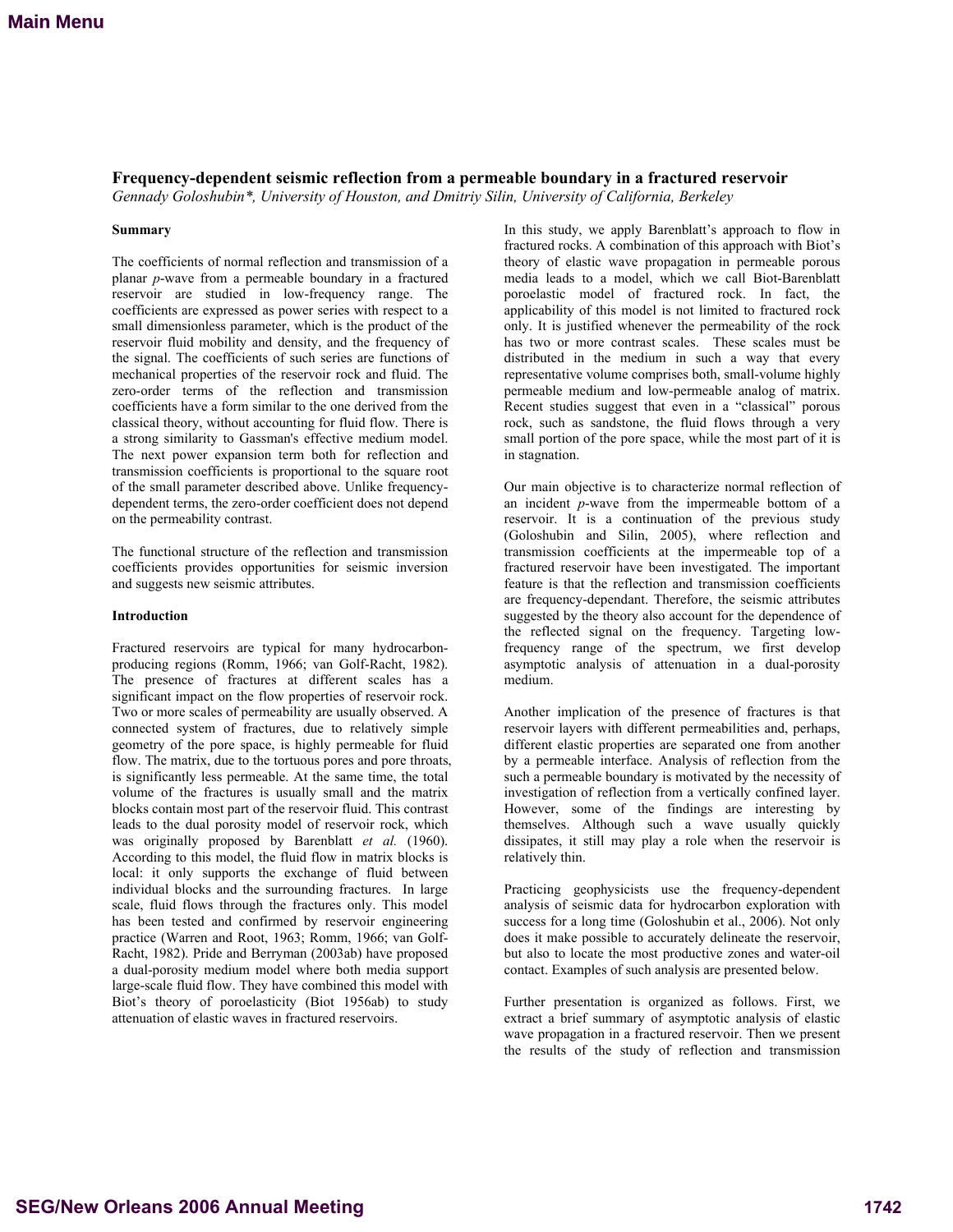## **Reflection from a permeable boundary in a fractured reservoir**

coefficients for the fast incident waves. At the end, examples of frequency-dependent seismic imaging are presented for illustration.

# Asymptotic analysis of *p*-wave propagation in dual**porosity rock**

A compression *p*-wave in fluid-saturated porous medium is a superposition of slow and fast waves (Biot 1956ab). These two waves are always coupled and neither one can exist separate from the other. The same holds true in a fractured reservoir. The main difference is that in dualporosity medium, the permeability is decoupled from the porosity. The permeability of the system of fractures is governed by Darcy's law and is characterized by a coefficient of permeability,  $\kappa$ . Fluid flow in the matrix is local, limited to exchange with the surrounding fractures. Let *q* denote the volumetric flow rate between matrix blocks and fractures per unit bulk volume of the medium. Then



*Figure 1. Schematic representation of Barenblatt's dual-porosity medium. The fluid flow is shown by arrows. The fracture pressure gradient is upwards. Local fluid exchange between matrix blocks and the fractures (dashed arrows) is approximately uniform in all direction. The fluid can flow across several blocks only through fractures, solid arrows.* 

Here  $\eta$  is the fluid viscosity,  $p_f$  and  $p_m$  are fluid pressures in fractures and matrix, and *A* is a dimensionless shape factor. The latter is a function of characteristic permeability, size, and shape of the matrix blocks. Let  $\phi_m$  be matrix porosity,  $\rho_f$  and  $\rho_b$ , respectively fluid and bulk densities, *W* Darcy velocity of the fluid relative to the rock, β*f* the compressibility of the fluid and  $\beta$  the compressibility of drained rock,

$$
\beta = \left(K + \frac{4}{3}\mu\right)^{-1}
$$

In the last formula,  $K$  is the bulk drained modulus and  $\mu$  is the shear modulus of the rock. Mass and momentum balance equations can be summarized in the following way:

$$
\frac{1}{v_s^2} \frac{\partial^2 u}{\partial t^2} + \frac{1}{v_f^2} \frac{\partial W}{\partial t} = \frac{\partial^2 u}{\partial x^2} - \beta \frac{\partial p_f}{\partial x}
$$
  
\n
$$
W + \tau \frac{\partial W}{\partial t} = \rho_f \frac{\kappa}{\eta} \frac{\partial p_f}{\partial x} - \rho_f \frac{\kappa}{\eta} \frac{\partial^2 u}{\partial t^2}
$$
  
\n
$$
\frac{\partial W}{\partial x} = -\frac{A}{\eta} (p_f - p_n)
$$
  
\n
$$
\frac{\partial^2 u}{\partial t \partial x} + \phi_m \beta_f \frac{\partial p_m}{\partial t} = -\frac{\partial W}{\partial x}
$$

The two velocities  $v_b$  and  $v_f$  are defined as  $v_b^2 = (\beta \rho_b)^{-1}$ and  $v_f^2 = (\beta_f \rho_b)^{-1}$ . Neither one of these velocities is a measured physical quantity. They are just convenient notations for the introduction of modified acoustic impedances in the next section. The factor  $\tau$  has dimensionality of time and reflects the non-equilibrium effects in the fluid flow. These effect are neglected in the classical Darcy flow theory (Hubbert, 1956).

A harmonic wave solution to the system of equations above is a sum of slow and fast waves  $u = U^S e^{i(\omega t - k_s x)} + U^F e^{i(\omega t - k_F x)}$ , and can be obtained using power-series expansion relative small parameter

 $\epsilon = i \frac{\rho_f \kappa \omega}{\sqrt{\frac{\rho_f}{\rho \omega}}}$ η  $= i \frac{1}{1}$ . Here *i* is the imaginary unity. The main result

of this section is asymptotic formulae for the (complex) wave numbers for the slow and fast waves

$$
k_{F} = \gamma_{\rho} \sqrt{\frac{\gamma_{\rho}}{1 + \gamma_{\rho}}} \left(1 + O(|\varepsilon|)\right) \frac{\omega}{v_{b}}
$$

and

$$
k_{s} = \sqrt{\frac{1 + \gamma_{\beta}}{\varepsilon \gamma_{\beta}} \left(1 + O\left(\left|\varepsilon\right|\right)\right) \frac{\omega}{v_{b}}}
$$

Here  $\gamma_{\rho} = \rho_b / \rho_f$  and  $\gamma_{\beta} = \phi \beta_f / \beta$ . Note the square root of  $\varepsilon$  in the denominator on the right-hand side of the last equation.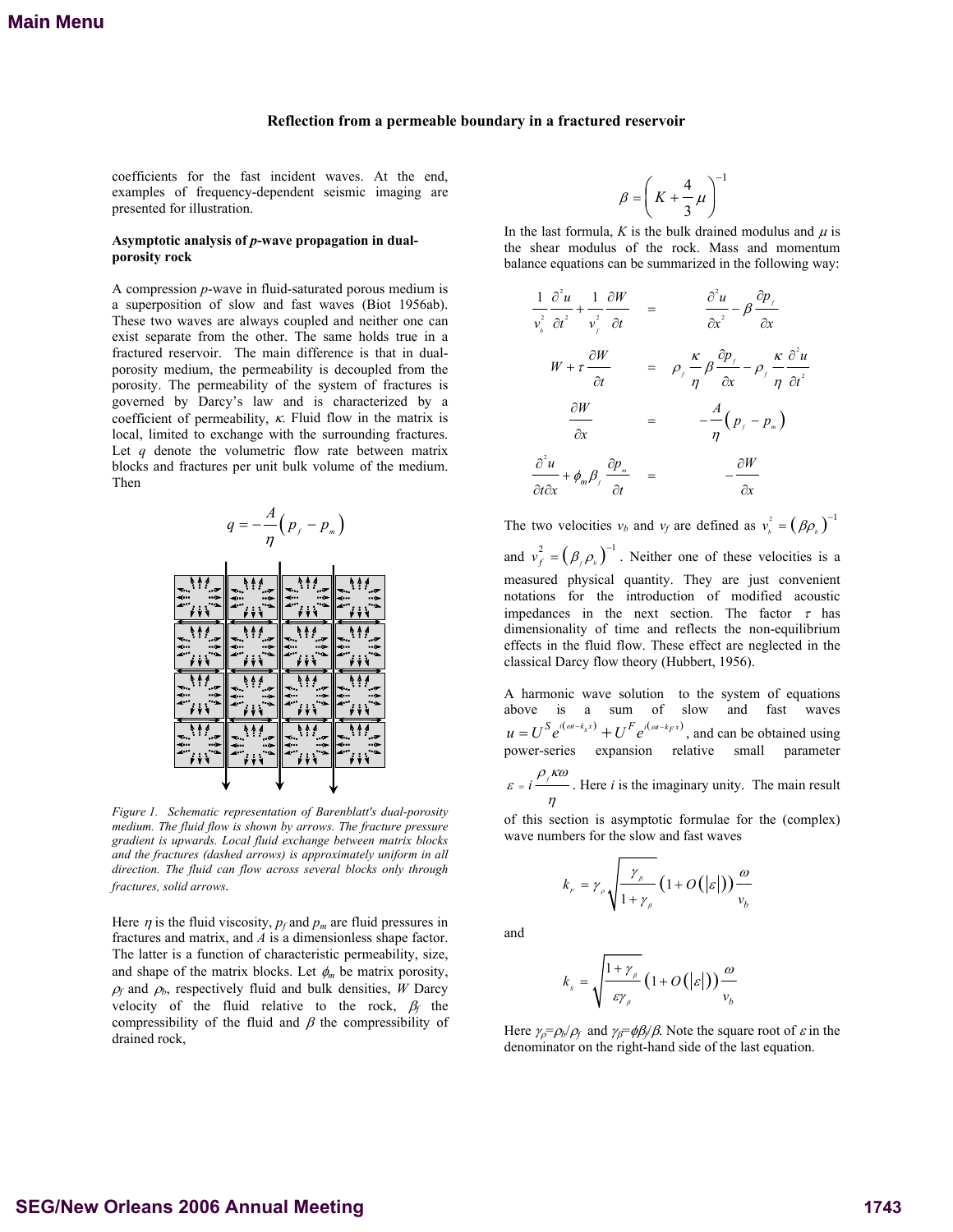## **Reflection from a permeable boundary in a fractured reservoir**

## **Reflection from a permeable boundary**

Although the attenuation of the slow wave is high, according to the last equation of the previous section, we have to consider two coupled incident waves, fast and slow. Each of two coupled incident waves, fast and slow, generates a pair of fast and slow reflected waves and one transmitted elastic *p*-wave, Fig. 2. The superposition principle allows for considering each incident wave separately. We denote the respective transmission and reflection coefficients by  $T_{FF}$ ,  $T_{FS}$ ,  $R_{FF}$ ,  $R_{FS}$ , etc. A double subscript denotes the type of incident and reflected waves. For example,  $R_{FS}$  denotes the reflection coefficient corresponding to fast incident and slow reflected wave.

Let subscript 1 and 2 refer, respectively, to the parts of the reservoir above and below the boundary, and let *x*=0 be the coordinate of the boundary. Mass and momentum conservation imply the following boundary conditions:

$$
u_1\big|_{x=0} = u_2\big|_{x=0}
$$
  

$$
W_1\big|_{x=0} = W_2\big|_{x=0}
$$
  

$$
p_{f1}\big|_{x=0} = p_{f2}\big|_{x=0}
$$
  

$$
\frac{1}{\beta_1} \frac{\partial u_1}{\partial x}\big|_{x=0} = \frac{1}{\beta_2} \frac{\partial u_2}{\partial x}\big|_{x=0}
$$

To describe transmission and reflection coefficients, we introduce the following modified acoustic impedances for each of the parts of the reservoir:

$$
Z^{F} = \gamma_{\rho} \sqrt{\frac{\gamma_{\rho} + 1}{\gamma_{\rho}}} \frac{1}{\beta v_{b}}, \qquad Z^{S} = \sqrt{\frac{\gamma_{\rho} + 1}{\gamma_{\rho}}} \frac{1}{\beta v_{b}}
$$

The following results have been obtained

$$
R_{_{FF}} = R_{_{FF}}^{\circ} + R_{_{FF}}^{\circ} \sqrt{\varepsilon} + O(|\varepsilon|)
$$
  

$$
T_{_{FF}} = T_{_{FF}}^{\circ} + T_{_{FF}}^{\circ} \sqrt{\varepsilon} + O(|\varepsilon|)
$$
  

$$
R_{_{FS}} = R_{_{FS}}^{\circ} \sqrt{\varepsilon} + O(|\varepsilon|)
$$
  

$$
T_{_{FS}} = T_{_{FS}}^{\circ} \sqrt{\varepsilon} + O(|\varepsilon|)
$$

for the fast incident wave. The coefficients can be expressed through the properties of the media and the fluid. For example,

$$
R_{_{FF}}^{^{0}} = \frac{Z_{_{1}}^{^{F}} - Z_{_{2}}^{^{F}}}{Z_{_{1}}^{^{F}} + Z_{_{2}}^{^{F}}}
$$

and

$$
T_{_{FF}}^{^{0}} = \frac{2Z_{_{1}}^{^{F}}}{Z_{_{1}}^{^{F}} + Z_{_{2}}^{^{F}}}
$$

So the analogy with the classical reflection and transmission coefficients is clear. The expressions for the other coefficients also involve the modified impedances

defined above. It is interesting to notice that  $T_{\text{FF}}^1$  and  $R_{\text{FF}}^1$ depend on the ratio characterizing the contrast between the fluid mobilities in different parts of the reservoir, whereas

 $T_{\text{FF}}^{\text{o}}$  and  $R_{\text{FF}}^{\text{o}}$  do not.

A complete account for the impact of the layered structure of the reservoir on reflection and transmission coefficients requires superposition of the formulae obtained here. The functional structure of the result has a similar asymptotic form. So, we can define a seismic attribute proportional to the first derivative with respect to the frequency of the reflected amplitude. As implied by calculations presented above, such an attribute is proportional to the reservoir fluid mobility and can be used for monitoring and characterization of the reservoir.

#### **Example**

Fig. 2 shows a result of frequency-dependent attribute analysis of reservoir monitoring seismic data.



*Figure 2. Reservoir monitoring seismic data (Van'egan oil field, Western Siberia). Data are courtesy of Geodata Consulting.*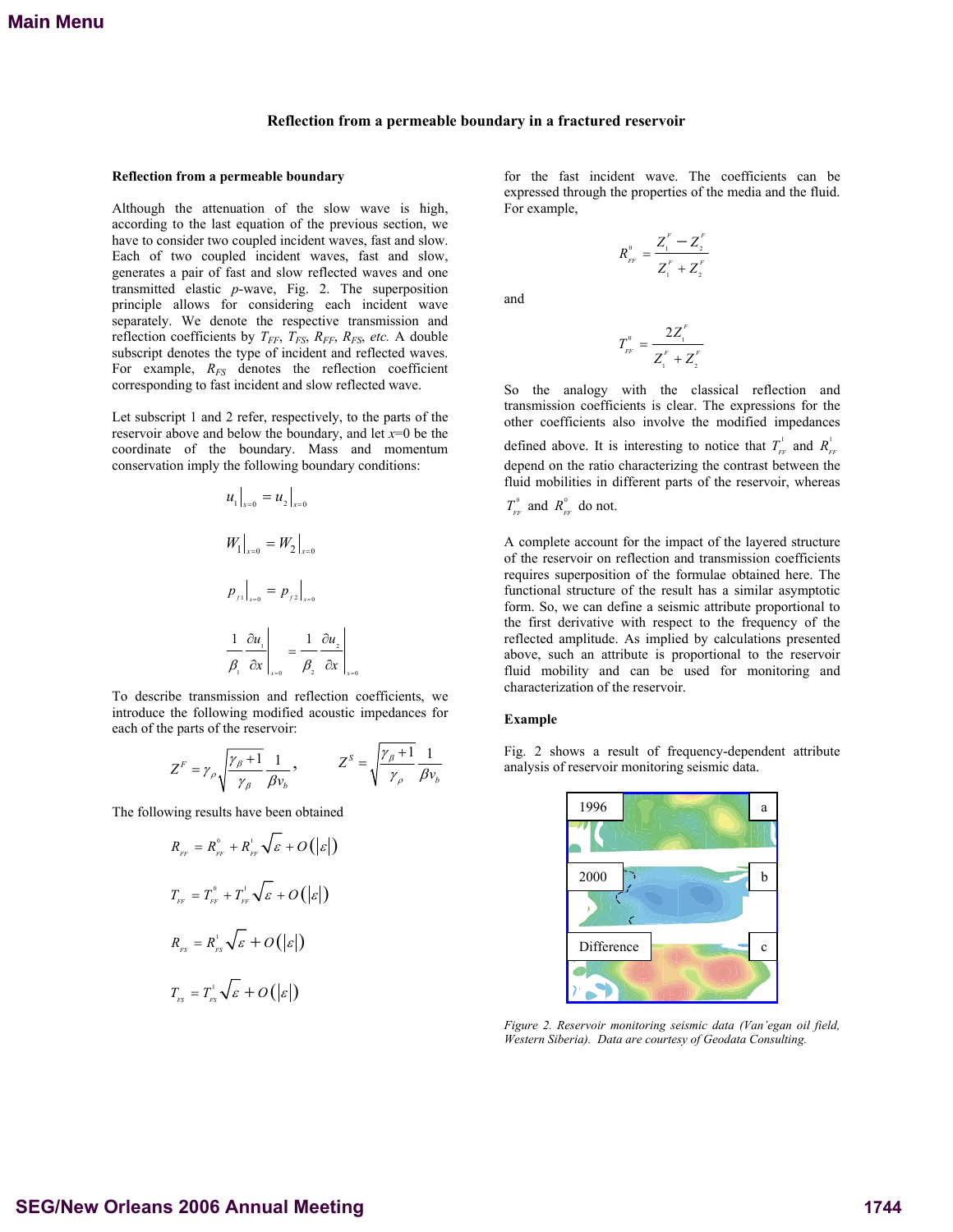# **Reflection from a permeable boundary in a fractured reservoir**

The maps (Fig. 2) show seismic attribute is proportional to first derivative over frequency at low frequencies. Both (a) and (c) maps are done along reservoir surface. From theoretical point of view the maps of seismic attribute is proportional to fluid mobility. There is remarkable difference (c) bitween the 1996 set of the data (a) and the 2000 set of seismic data (b). Anomalies indicate oilsaturated reservoir zone (a) replaced to water saturation (b) after four years production activity.

### **Conclusions**

The coefficients of normal reflection and transmission of a planar *p*-wave from a permeable boundary in a fractured reservoir are studied in low-frequency range. The coefficients are expressed as power series with respect to a small dimensionless parameter, which is the product of the reservoir fluid mobility and density, and the frequency of the signal. The coefficients of such series are functions of mechanical properties of the reservoir rock and fluid. The zero-order terms of the reflection and transmission coefficients have a form similar to the one derived from the classical theory, without accounting for fluid flow. The next power expansion term both for reflection and transmission coefficients is proportional to the square root of the small parameter described above. This result suggests a new frequency-dependent attribute analysis for mapping reservoir fluid mobility. Images obtained with this attribute show remarkable seismic response to the character of the fluid saturation.

## **References**

Barenblatt, G.I., Zheltov, I.P., and Kochina, I.N., 1960, Basic concepts in the theory of seepage of homogeneous liquids in fissured rocks: Journal of Applied Mathematics, v. 24, 1286-1303.

Biot, M.A., 1956a, Theory of propagation of elastic waves in a fluid-saturated porous solid. I. Low-frequency range: Journal of the Acoustical Society of America, v. 28, 168- 178.

Biot, M.A., 1956b, Theory of propagation of elastic waves in a fluid-saturated porous solid. II. Higher frequency range: Journal of the Acoustical Society of America, v. 28, 179- 191.

van Golf-Racht, T. D., 1982, Fundamentals of fractured reservoir engineering: Elsevier Scinetific Publishing Company, Amsterdam.

Goloshubin, G., Korneev, V., Silin, D., Vingalov, V., and Connie VanSchuyver, 2006, Reservoir imaging using low frequencies of seismic reflections, The Leading Edge (in press)

Goloshubin, G. M., Silin, D. B., 2005, Using frequencydependent seismic attributes in imaging of a fractured reservoir zone, 75th SEG Meeting (Houston, Texas).

Hubbert, M.K., 1956, Darcy's law and the field equations of the flow of underground fluids: Transactions AIME, v. 207, 222-239.

Pride, S. R. and Berryman, J. G., 2003a, Linear dynamics of double-porosity and dual-permeability materials. I. Governing equations and acoustic attenuation: Physical review. E v. 68, 036603-1-10.

Pride, S. R. and Berryman, J. G., 2003b, Linear dynamics of double-porosity and dual-permeability materials. II. Fluid transport equations: Physical review. E v. 68, 036604-1-10.

Romm, E. S., 1966, Physical properties of fractured rocks: Nedra, Moscow.

Warren J. E., and Root P. J., 1963, The behavior of naturally fractured reservoirs, SPEJ, 245–255.

# **Acknowledgements**

This work has been performed at the University of Houston and University of California, Berkeley under Grant No. DE-FC26-04NT15503, U.S. Department of Energy. The seismic data are courtesy of Geodata Consulting.